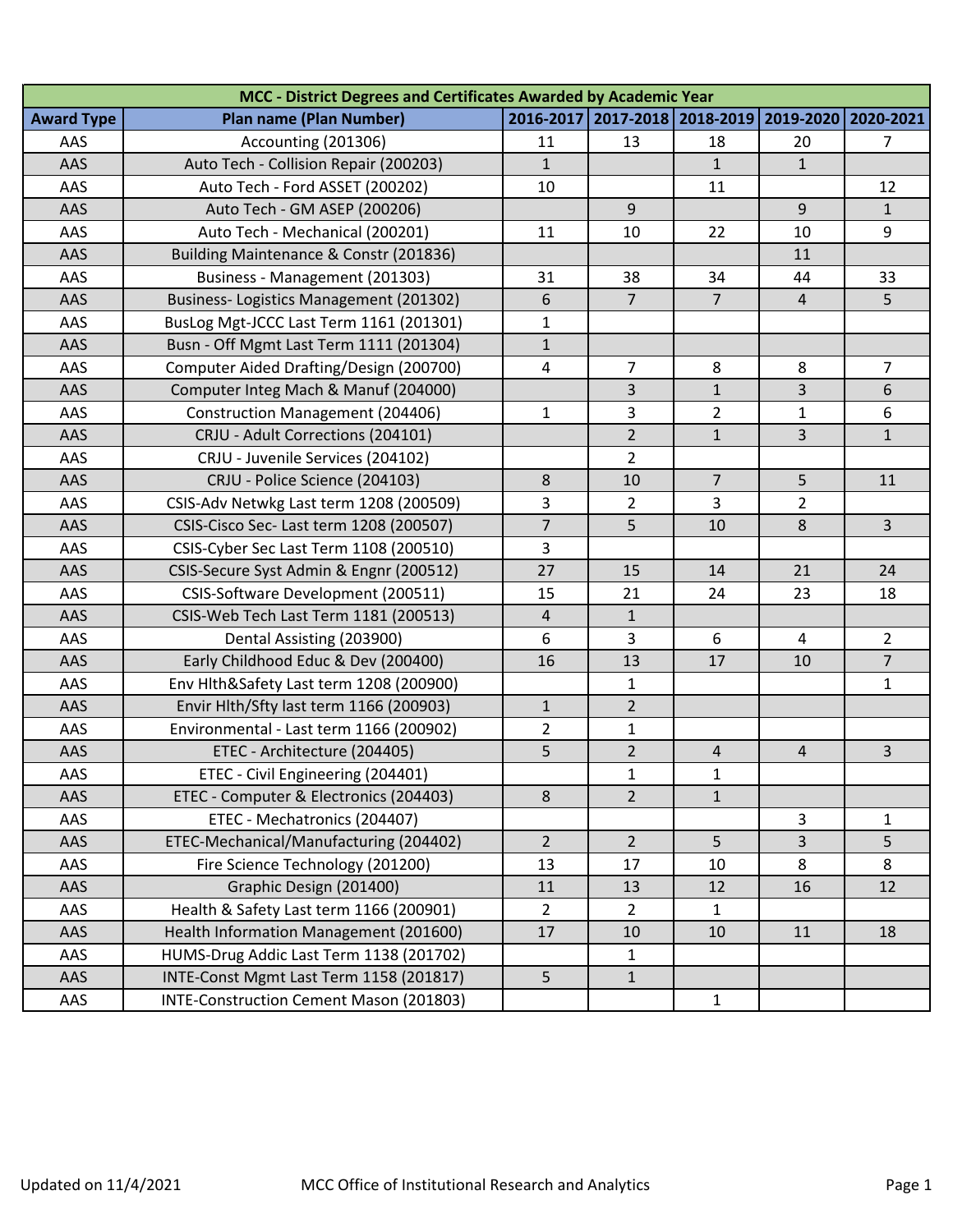| MCC - District Degrees and Certificates Awarded by Academic Year |                                         |                  |                |              |                |                |  |
|------------------------------------------------------------------|-----------------------------------------|------------------|----------------|--------------|----------------|----------------|--|
| <b>Award Type</b>                                                | <b>Plan name (Plan Number)</b>          | 2016-2017        | 2017-2018      | 2018-2019    | 2019-2020      | 2020-2021      |  |
| AAS                                                              | INTE-Critical Facilities (201830)       | 1                |                |              |                | 1              |  |
| AAS                                                              | INTE-Heating/Vent/Air Cond (201805)     | 8                | $\overline{7}$ | 4            | 4              | 11             |  |
| AAS                                                              | INTE-Ind Pipefitter/Sprinkler (201826)  |                  | $\mathbf{1}$   |              |                |                |  |
| AAS                                                              | INTE-Industrial Electrical (201806)     | 6                | 8              | 3            | $\overline{a}$ | 6              |  |
| AAS                                                              | INTE-Industrial Maintenance (201807)    | 5                | 3              | 4            | $\overline{2}$ | 3              |  |
| AAS                                                              | INTE-Inside Wiring - 3 year (201814)    | $\mathbf 1$      |                |              |                |                |  |
| AAS                                                              | INTE-Inside Wiring - 5 Year (201820)    |                  |                | $\mathbf{1}$ | $\overline{2}$ |                |  |
| AAS                                                              | INTE-Instrumentation & Control (201827) | $\overline{2}$   | 5              |              | $\mathbf{1}$   | 4              |  |
| AAS                                                              | INTE-Military (201835)                  | $\overline{2}$   | $\mathbf{1}$   |              |                |                |  |
| AAS                                                              | INTE-Millwright (201809)                |                  |                |              | $\mathbf{1}$   |                |  |
| AAS                                                              | INTE-Millwright Apprenticeship (201832) |                  |                | $\mathbf{1}$ |                |                |  |
| AAS                                                              | INTE-Painter (201815)                   | $\mathbf 1$      |                |              | 1              |                |  |
| AAS                                                              | INTE-Photovoltaics (201829)             |                  | $\overline{2}$ |              | $\mathbf{1}$   |                |  |
| AAS                                                              | INTE-Stationary Engineer (201801)       | 1                | $\overline{2}$ |              |                |                |  |
| AAS                                                              | Lineman (201821)                        | 3                | 20             | 13           | 10             | $\overline{4}$ |  |
| AAS                                                              | Occupational Education (203700)         |                  | 1              |              |                |                |  |
| AAS                                                              | Occupational Therapy Assistant (202200) | 18               | 19             | 16           | 16             | 16             |  |
| AAS                                                              | Paralegal Practice (202400)             | 30               | 20             | 18           | 12             | 24             |  |
| AAS                                                              | Paramedic (204200)                      | 11               | 6              | $\mathbf{1}$ | $\overline{4}$ | $\overline{4}$ |  |
| AAS                                                              | Physical Therapist Assistant (202500)   | 29               | 28             | 25           | 27             | 24             |  |
| AAS                                                              | PrecMach-Manual Last term 1138 (204002) | $\mathbf{1}$     | $\mathbf{1}$   |              |                |                |  |
| AAS                                                              | Prof Nursing-LPN/ADN Bridge (202701)    | 37               | 32             | 24           | 30             | 12             |  |
| AAS                                                              | Professional Nursing (202702)           | 77               | 96             | 81           | 101            | 79             |  |
| AAS                                                              | Radiologic Technology (202900)          | 22               | 20             | 20           | 20             | 28             |  |
| AAS                                                              | Surgical Technology (204600)            | 14               | 22             | 21           | 20             | 30             |  |
| AAS                                                              | Veterinary Technology (203300)          | 20               | 21             | 30           | 25             | 23             |  |
| AAS                                                              | Welding Technology & Managemnt (204700) | 5                | 6              | 11           | 11             | $\mathbf{1}$   |  |
| AA                                                               | AA Business (Last Term 1146) (100002)   | 37               | 6              | 14           | $\overline{2}$ | $\mathbf{1}$   |  |
| AA                                                               | AA Crim Just (Last term 1138) (100003)  | $\boldsymbol{9}$ | 3              | 3            |                |                |  |
| AA                                                               | Associate in Arts (100000)              | 1,150            | 1,262          | 1,292        | 1,190          | 1,181          |  |
| AA                                                               | Associate in Arts - Teaching (100001)   | 58               | 79             | 79           | 60             | 52             |  |
| <b>ACS</b>                                                       | ACS-Computer Science (100103)           | 14               | 10             | 25           | 25             | 30             |  |
| <b>ACS</b>                                                       | ACS-Cptr Info Sys Last 1158 (100104)    | 11               | 6              | $\mathbf{1}$ |                |                |  |
| AE                                                               | Associate in Engineering (100201)       | 37               | 31             | 39           | 38             | 21             |  |
| AS                                                               | Associate in Science-Biology (100301)   | 26               | 30             | 31           | 15             | 22             |  |
| <b>AS</b>                                                        | Associate in Science-Chemistry (100302) | $\overline{2}$   | 3              | 3            | $\overline{2}$ | $\overline{7}$ |  |
| <b>AS</b>                                                        | Preprofessional Health Sci AS (204250)  |                  |                | 30           | 73             | 80             |  |
| AS                                                               | Undeclared (700100)                     |                  | $\mathbf{1}$   |              |                |                |  |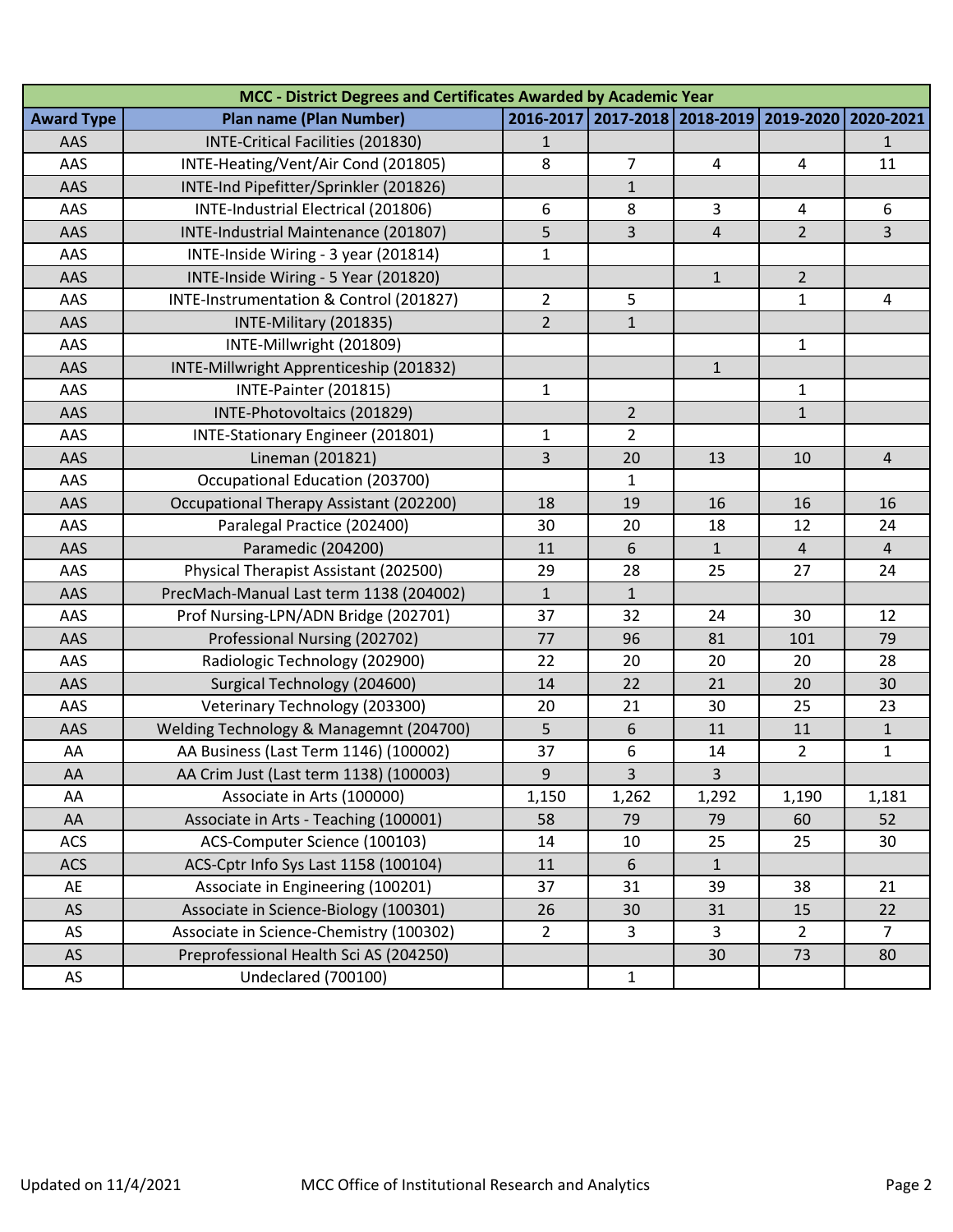| MCC - District Degrees and Certificates Awarded by Academic Year |                                               |                |                |                |                |                |  |  |
|------------------------------------------------------------------|-----------------------------------------------|----------------|----------------|----------------|----------------|----------------|--|--|
| <b>Award Type</b>                                                | <b>Plan name (Plan Number)</b>                | 2016-2017      | 2017-2018      | 2018-2019      | 2019-2020      | 2020-2021      |  |  |
| <b>CRT</b>                                                       | Adv Computer Integ Mach & Manu (307800)       |                |                | 3              | $\mathbf{1}$   | 5              |  |  |
| <b>CRT</b>                                                       | Auto Serv/Maint/Light Repair (403600)         |                |                |                | 3              | $\overline{4}$ |  |  |
| <b>CRT</b>                                                       | Automotive Technology Certif (300300)         | $\overline{4}$ | $\overline{2}$ | 20             | $\overline{4}$ | 22             |  |  |
| <b>CRT</b>                                                       | BLDM Level 1 Pre-Apprenticeshp (405400)       |                |                | 14             |                | $\overline{4}$ |  |  |
| <b>CRT</b>                                                       | BLDM Level 2 (306501)                         |                |                |                | 13             | $\overline{3}$ |  |  |
| <b>CRT</b>                                                       | CADD Certificate (403100)                     | 18             | 42             | 34             | 41             | 27             |  |  |
| <b>CRT</b>                                                       | CCENT&CCNA Cert-Last term 1208 (405100)       |                | 9              | 11             | 17             |                |  |  |
| <b>CRT</b>                                                       | CCNA & Sec Cert-Last term 1208 (305400)       | $\overline{2}$ |                | $\overline{2}$ | $\overline{2}$ |                |  |  |
| <b>CRT</b>                                                       | CCNA &Tech Cert-Last term 1208 (305100)       |                | 4              | 3              | $\overline{2}$ |                |  |  |
| <b>CRT</b>                                                       | CCNA&CCNP Cert- Last term 1208 (305500)       |                | 5              |                | $\overline{2}$ |                |  |  |
| <b>CRT</b>                                                       | Cisco Academy - Last Term 1158 (402400)       |                | 3              | $\mathbf{1}$   |                |                |  |  |
| <b>CRT</b>                                                       | Coding Specialist Certificate (304600)        | 9              | 17             | 18             | 15             | $\overline{7}$ |  |  |
| <b>CRT</b>                                                       | Community Health Worker Cert (404700)         | 4              |                | 3              |                |                |  |  |
| <b>CRT</b>                                                       | Computer & User Support Cert (405200)         | $\overline{2}$ |                | 5              | $\overline{2}$ |                |  |  |
| <b>CRT</b>                                                       | Construction Management Certif (308700)       |                |                | $\overline{2}$ | $\overline{4}$ | 11             |  |  |
| <b>CRT</b>                                                       | Cybersecurity Certificate (405600)            |                |                |                |                | 8              |  |  |
| <b>CRT</b>                                                       | Dental Assisting Certificate (301300)         | 13             | 9              | 13             | 8              | 12             |  |  |
| <b>CRT</b>                                                       | Early Childhood Educ & DevCert (300400)       | 3              | 1              | 12             | 5              | 10             |  |  |
| <b>CRT</b>                                                       | Env Hlth&Sfty - Last term 1208 (301700)       |                | $\mathbf{1}$   | $\overline{2}$ |                |                |  |  |
| <b>CRT</b>                                                       | ETEC Bldg Info Modeling Cert (405300)         |                |                |                | $\mathbf{1}$   | $\overline{2}$ |  |  |
| <b>CRT</b>                                                       | Financial Svcs Last Term 1138 (306000)        | $\mathbf{1}$   |                |                |                |                |  |  |
| <b>CRT</b>                                                       | Fire Academy (402200)                         | 43             | 50             | 53             | 42             | 44             |  |  |
| <b>CRT</b>                                                       | Foreign Language Interpreting (402900)        | 15             | 12             | 11             | 12             | 11             |  |  |
| <b>CRT</b>                                                       | <b>General Education Certificate (306700)</b> | 1,245          | 1,333          | 1,334          | 1,209          | 1,195          |  |  |
| <b>CRT</b>                                                       | Geographic Info Systems Cert (305200)         | $\overline{4}$ | $\overline{7}$ | 5              | $\overline{a}$ | 5              |  |  |
| <b>CRT</b>                                                       | Industrial Automtn/Mechatr II (308000)        |                | 1              | 3              | $\mathbf 1$    | $\overline{2}$ |  |  |
| <b>CRT</b>                                                       | Industrial Automtn/Mechatr III (308100)       | $\mathbf{1}$   |                | $\mathbf{1}$   |                | $\mathbf{1}$   |  |  |
| <b>CRT</b>                                                       | Industrial Technology Level I (404500)        | $\overline{2}$ | 3              | 32             | 25             | 27             |  |  |
| <b>CRT</b>                                                       | INTE-Apprenticeship Cert (308800)             |                |                |                |                | 18             |  |  |
| <b>CRT</b>                                                       | INTE-HVAC Advanced Certificate (302000)       | 8              | 13             | 10             | 10             | 10             |  |  |
| <b>CRT</b>                                                       | INTE-HVAC Certificate (402100)                | 38             | 75             | 67             | 56             | 52             |  |  |
| <b>CRT</b>                                                       | INTE-Industrial Electricl Cert (302100)       | $\overline{2}$ | 5              | 4              | 4              | 5              |  |  |
| <b>CRT</b>                                                       | INTE-Industrial Maintn Cert (302200)          | $\overline{2}$ | $\mathbf{1}$   | 6              | $\overline{4}$ | $\overline{2}$ |  |  |
| <b>CRT</b>                                                       | INTE-Industrial Millwright Cer (302400)       | $\mathbf{1}$   |                |                |                |                |  |  |
| <b>CRT</b>                                                       | INTE-Instrumentation Level III (308300)       |                | $\mathbf{1}$   |                |                |                |  |  |
| <b>CRT</b>                                                       | INTE-Lineman Certificate (306200)             | 26             | 20             | 31             | 30             | 31             |  |  |
| <b>CRT</b>                                                       | INTE-Maintenance Mechanic (307900)            |                |                | $\mathbf{1}$   | $\mathbf{1}$   |                |  |  |
| <b>CRT</b>                                                       | INTE-Photovoltaics Certificate (403400)       | $\mathbf{1}$   |                | $\overline{3}$ |                |                |  |  |
| <b>CRT</b>                                                       | INTE-PLC (Last term 1148) (306400)            | $\overline{2}$ |                |                |                |                |  |  |
| <b>CRT</b>                                                       | INTE-Stationary Engineer Cert (302500)        |                | $\mathbf{1}$   |                |                |                |  |  |
| <b>CRT</b>                                                       | International Studies Cert (306300)           |                |                |                | $2^{\circ}$    | $\mathbf{1}$   |  |  |
| <b>CRT</b>                                                       | Lathe Certificate (404000)                    | $\overline{7}$ | 23             | 15             | 15             | 11             |  |  |
| <b>CRT</b>                                                       | Mill Certificate (404100)                     | $\bf 8$        | 23             | 12             | $\overline{7}$ | 15             |  |  |